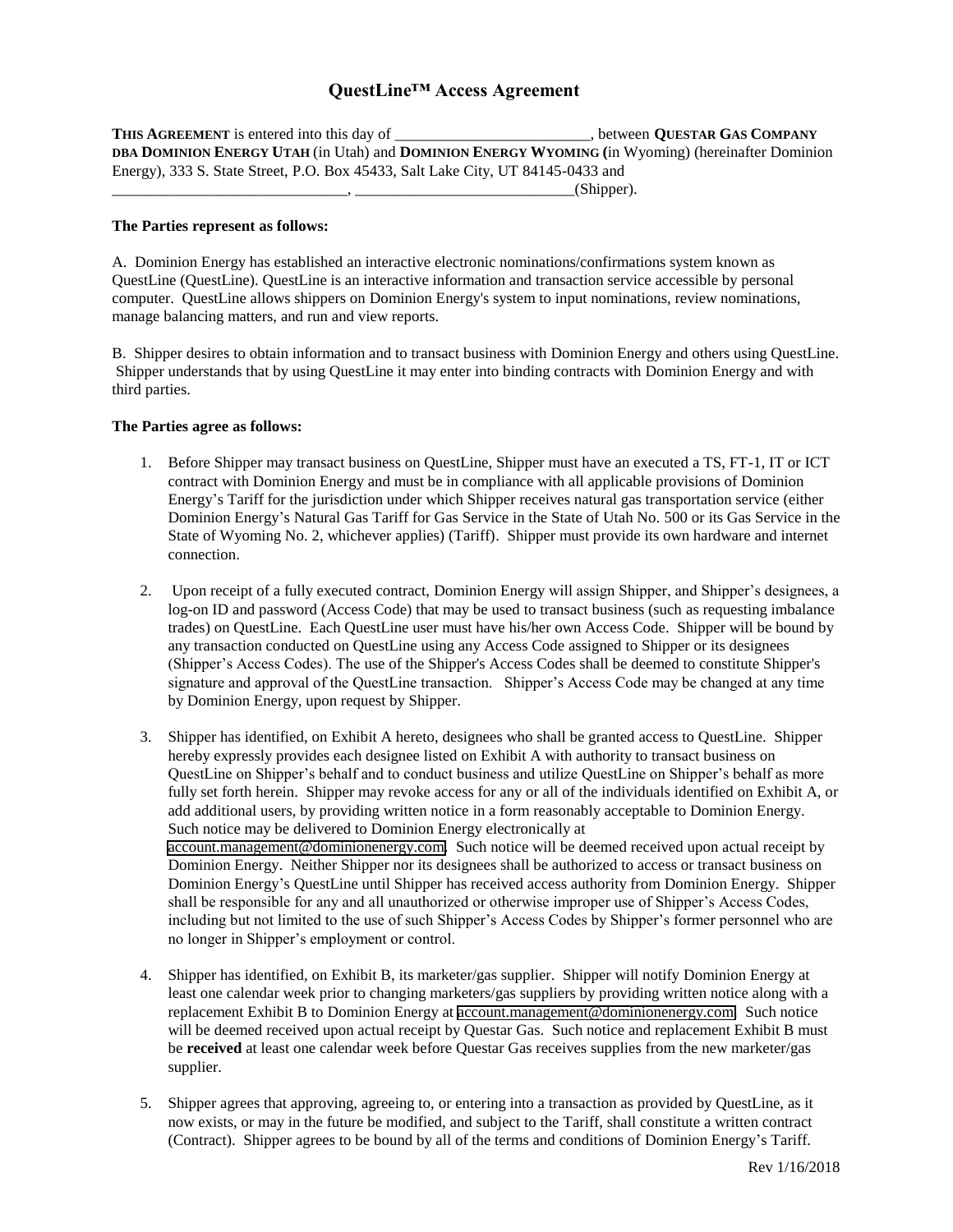Shipper agrees, by its signature on this Agreement, that each transaction on QuestLine specifically incorporates Dominion Energy's Tariff as it now exists or as it may exist in the future. By executing this Agreement, Shipper agrees that use of Shipper's Access Codes together with any confirmation of a Contract will constitute an executed writing. Shipper hereby waives any statute of frauds defense to the enforceability of any Contract arising from the use of QuestLine.

- 6. Shipper warrants that any employee or agent of Shipper using QuestLine shall have all necessary power and authority to use QuestLine and enter into and honor Contracts as herein provided.
- 7. Shipper must promptly notify Dominion Energy of any breach of security such as loss, theft or unauthorized disclosure or use of any of Shipper's Access Codes, or any portion thereof. Until Dominion Energy is notified by email at [account.management@dominionenergy.com,](mailto:account.management@dominionenergy.com) of a breach of security, Shipper will remain liable for any unauthorized use of or transaction conducted on QuestLine using Shipper's Access Codes. Shipper must immediately notify Dominion Energy when a new person is given use of the access and/or signature codes or when a person's use has been revoked by Shipper. Notice will be deemed given upon actual receipt by Dominion Energy.
- 8. Shipper may download, store, manipulate, analyze, reformat, print and utilize the information from QuestLine only for its own uses related to transportation on Dominion Energy's system. Shipper shall not directly or indirectly publish, broadcast or distribute the information in any medium, except that Shipper may use portions of the information for internal printed communications and memoranda. The service and the information contained on QuestLine may not be resold in whole or in part or otherwise commercially exploited by Shipper.
- 9. Shipper must provide all personal computer communications equipment necessary to gain access to QuestLine. QuestLine can be accessed via Dominion Energy's Internet web page at www.dominionenergy.com.
- 10. Unauthorized access by Shipper to QuestLine, to restricted portions of QuestLine or to other telecommunications or computer facilities used to deliver QuestLine services are a breach of this Agreement.
- 11. This Agreement shall commence on the date of execution and shall continue, in full force and effect, until terminated. Dominion Energy may terminate Shipper's access to QuestLine, with or without notice, with or without cause, for any reason including but not limited to violations of this Agreement, failure to honor any Contract entered into through QuestLine, failure to pay amounts owed to Dominion Energy, or termination of an agreement between Dominion Energy and Shipper for transportation service. Shipper may terminate this Agreement for any reason upon 30 days written notice, but no such termination shall affect Shipper's obligation for Contracts entered during use of QuestLine. Shipper agrees to discontinue the use of QuestLine upon termination of this Agreement.
- 12. Shipper further agrees that Dominion Energy may modify or limit QuestLine at any time and without notice.
- 13. Dominion Energy shall have no liability to Shipper or any other party for damages caused by the incompleteness or inaccuracy of any information posted to QuestLine, or any information subsequently reposted by any other party. Dominion Energy shall have no liability to Shipper or any other party for damages caused or allegedly caused by any failure of performance, error, omission, interruption, deletion, defect, delay in operation or transmission, communication and line failure, theft or destruction, or unauthorized access to alteration of or use of QuestLine, whether for breach of contract, tortious behavior, negligence or under any other cause or action. Dominion Energy shall not be liable to Shipper or any other party for any direct, consequential, punitive, special or other damages arising in any way from any errors, omissions, loss, inaccuracies or the availability of the information regardless of the form of the action, whether in contract or tort.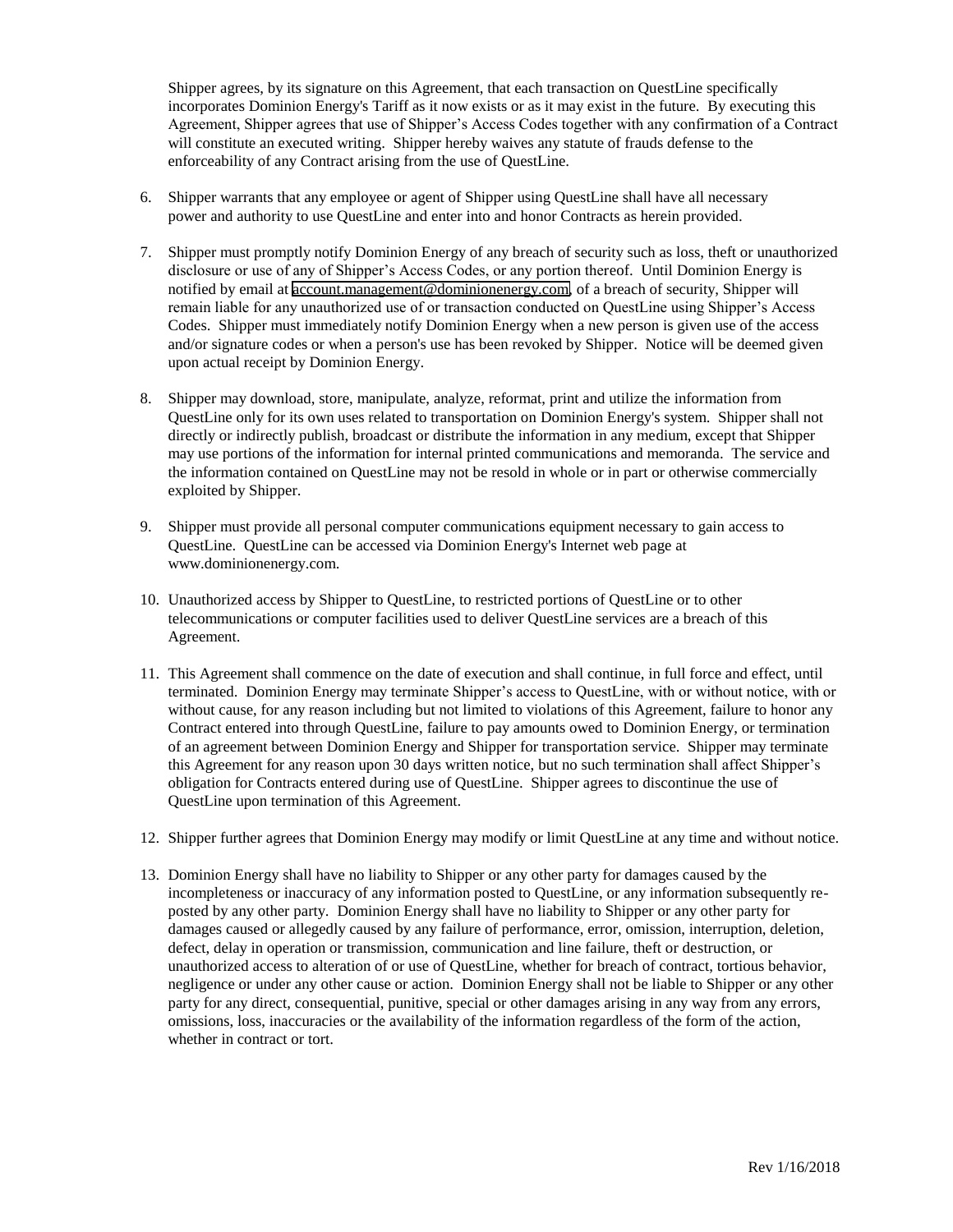- 14. Dominion Energy shall have no liability to Shipper for any obligations imposed by this Agreement when such failure shall be caused, or materially contributed to, by Force Majeure. Force Majeure means acts of God, blockades, insurrections, riots, epidemics, flood, washouts, landslides, mudslides, earthquakes, extreme cold or freezing weather, lightning, restraint or rulers of peoples, civil disturbances, explosions, breaking or freezing of or an accident to machinery or materials or equipment, computer hardware or software failure, the order of any court or governmental authority having jurisdiction, and any other cause whether the kind herein enumerated or otherwise, not reasonably within Dominion Energy's control and which by the exercise of due diligence Dominion Energy is unable to prevent or overcome and which prevents or interferes with access to or use of QuestLine. Failure to prevent or settle any strike or strikes shall not be considered a matter within the control of Dominion Energy.
- 15. Dominion Energy expressly disclaims any and all warranties, including, without limitation, any warranties as to the availability, accuracy or content of information located on QuestLine and any warranties of merchantability or fitness for a particular purpose.
- 16. Shipper agrees to defend, indemnify, and hold harmless, Dominion Energy, its officers, agents, employees, and contractors against any and all liabilities for loss or damage, whether to Shipper or to any third party, occurring in connection with or relating in any way to this Agreement or the use of QuestLine, including costs and attorneys' fees (whether or not such liability, loss, or damage results from any demand, claim, action, cause of action, or suit brought by Shipper or by any person, association, or entity, public or private, that is not a party to this Agreement) where such liability, loss or damage is suffered by Dominion Energy, its officers, agents, employees, customers, or contractors as a direct or indirect result of any sole or concurrent negligence or other tortious acts or omissions by Shipper, its designees (set forth on Exhibit A), its officers, its agents, its employees, or its contractors. Shipper further agrees that it shall defend and indemnify Dominion Energy from and against any and all claims, demands and actions, and any resulting loss, costs, damages and expenses (including court costs and attorneys' fees) of any nature whatsoever that may be asserted against or imposed upon Dominion Energy by any person as a result of the unauthorized or otherwise improper use of any of Shipper's Access Codes, except when such unauthorized or improper use is the result of negligence or wrongful conduct on the part of Dominion Energy.
- 17. Shipper may not assign or transfer this Agreement to any other entity.
- 18. Except as set forth in Paragraphs 3 and 4 above, this Agreement may only be amended or modified in by a written amendment that both refers to this Agreement and is executed by both Parties. Notwithstanding the foregoing, Shipper's use of QuestLine shall be in accordance with and subject to the Tariff, as it may change from time to time, including but not limited to any and all applicable provisions and balancing procedures, all of which are incorporated herein by reference. In the event of a conflict between the terms and conditions of this Agreement and any other applicable terms and conditions set forth in the Tariff, the Tariff shall govern. This Agreement shall be subject to and governed by the laws of the state in which Shipper receives transportation service from Dominion Energy (either Utah or Wyoming), without regard to doctrines governing choice of law. If Shipper receives transportation service from Dominion Energy in both Utah and Wyoming, then this Agreement shall be governed by the law of the State of Utah without regard to doctrines governing choice of law. This Agreement and the obligations of the Parties are subject to all present and future valid laws with respect to the subject matter, either State or Federal, and to all valid present and future orders, rules, and regulations of duly constituted authorities having jurisdiction.
- 19. Neither Party shall, by mere lapse of time without giving notice or taking other action, be deemed to have waived any breach by the other Party of any of the provisions of this Agreement. Further, the waiver by either party of a particular breach of this Agreement by the other Party shall not be construed as, or constitute, a continuing waiver of such breach, or of other breaches of the same or other provisions of this Agreement.
- 20. Shipper agrees to exercise due and reasonable care in the use of QuestLine.
- 21. Shipper wishes to participate in imbalance trading procedures. Shipper agrees to permit Dominion Energy to make available for trading, imbalance information pertaining to the transportation service provided to Shipper. Shipper acknowledges that it has read the Tariff (available online at www.dominionenergy.com)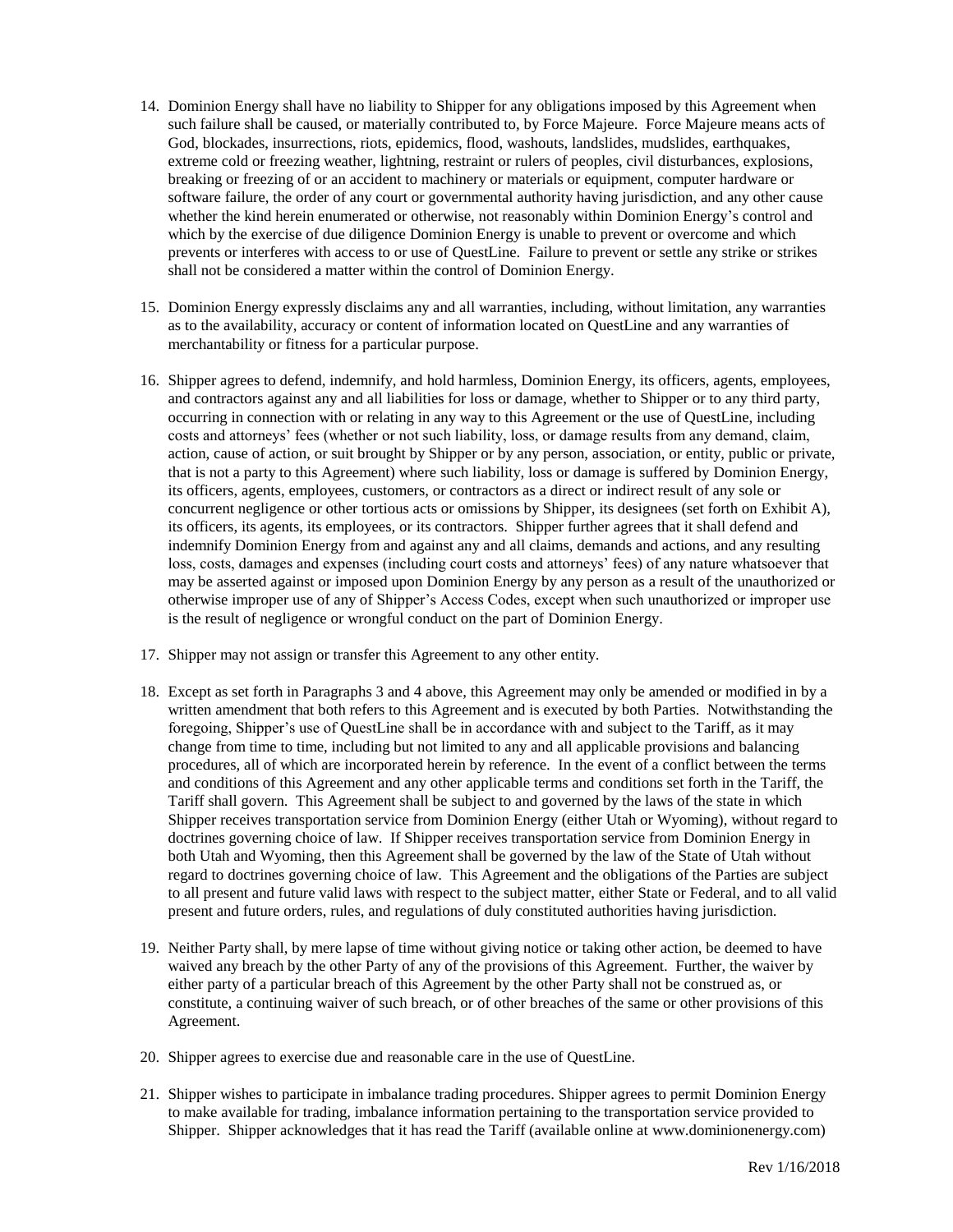and is familiar with the provisions governing imbalance trading. Once a trade is agreed upon, Shipper will notify Dominion Energy of the decatherm amount traded and will identify each trading party. This notice to Company will be deemed to be Shipper's direction to Dominion Energy to make the imbalance trade for Shipper's account. If a trading partners' notice coincides, within the trading period, Dominion Energy will adjust Shipper's account to reflect the imbalance trade. When notices do not coincide, imbalances will not be considered traded.

- 22. If any provision of this Agreement is declared null, void, unenforceable, or voidable by a court or administrative body of competent jurisdiction, then that provision will be deemed stricken and the remaining provisions of this Agreement will remain in full force and effect.
- 23. Shipper's obligations to defend and indemnify, as more fully set forth herein, shall survive the termination of this Agreement and shall continue thereafter.
- 24. Except as otherwise provided in this Agreement, any notice under this Agreement shall be in writing and shall be sent via e-mail and another form of service with delivery confirmation such as federal express or hand delivery, to the address of the Party intended to receive the same, at the following address:

### **Shipper**

\_\_\_\_\_\_\_\_\_\_\_\_\_\_\_\_\_\_\_\_\_\_\_\_\_\_\_\_\_\_\_\_\_\_ \_\_\_\_\_\_\_\_\_\_\_\_\_\_\_\_\_\_\_\_\_\_\_\_\_\_\_\_\_\_\_\_\_\_ **Questar Gas Company dba Dominion Energy Utah (in Utah) and Dominion Energy Wyoming (in Wyoming)** Attn: Bruce Rickenbach

Manager, Account and Municipal Relations Questar Gas Company dba Dominion Energy Utah and Dominion Energy Wyoming 1140 West 200 South Salt Lake City, Utah 84104 [account.management@dominionenergy.com](mailto:account.management@dominionenergy.com)

Notice shall be deemed given upon receipt.

**\_\_\_\_\_\_\_\_\_\_\_\_\_\_\_\_\_\_\_\_\_\_\_\_\_\_\_\_\_\_\_\_\_\_** \_\_\_\_\_\_\_\_\_\_\_\_\_\_\_\_\_\_\_\_\_\_\_\_\_\_\_\_\_\_\_\_\_\_

- 25. Each of the Parties hereto acknowledges that it has read this Agreement, understands it, and agrees to be bound by its terms. The Parties further agree that this Agreement is the complete and exclusive state of agreement and supersedes all oral or written understandings, proposals, representations, conditions, warranties, covenants, and all other communications between the parties relating to the use of QuestLine. This Agreement, as of the date of its execution, shall supersede and terminate any previously executed agreements between Shipper and Dominion Energy with respect to the use of QuestLine.
- 26. Each person signing this Agreement represents and warrants that the person has full legal capacity, power and authority to execute this Agreement for and on behalf of the respective Party and to bind such Party.

**THIS AGREEMENT** is entered into by the authorized representatives of the Parties whose signatures appear below.

| Shipper:                     | Company:<br>Questar Gas Company dba Dominion Energy<br><b>Utah (in Utah) and Dominion Energy Wyoming</b><br>(in Wyoming) |
|------------------------------|--------------------------------------------------------------------------------------------------------------------------|
| Bv:                          |                                                                                                                          |
|                              | Bruce Rickenbach                                                                                                         |
| <b>Printed Name</b><br>Title | Authorized Representative                                                                                                |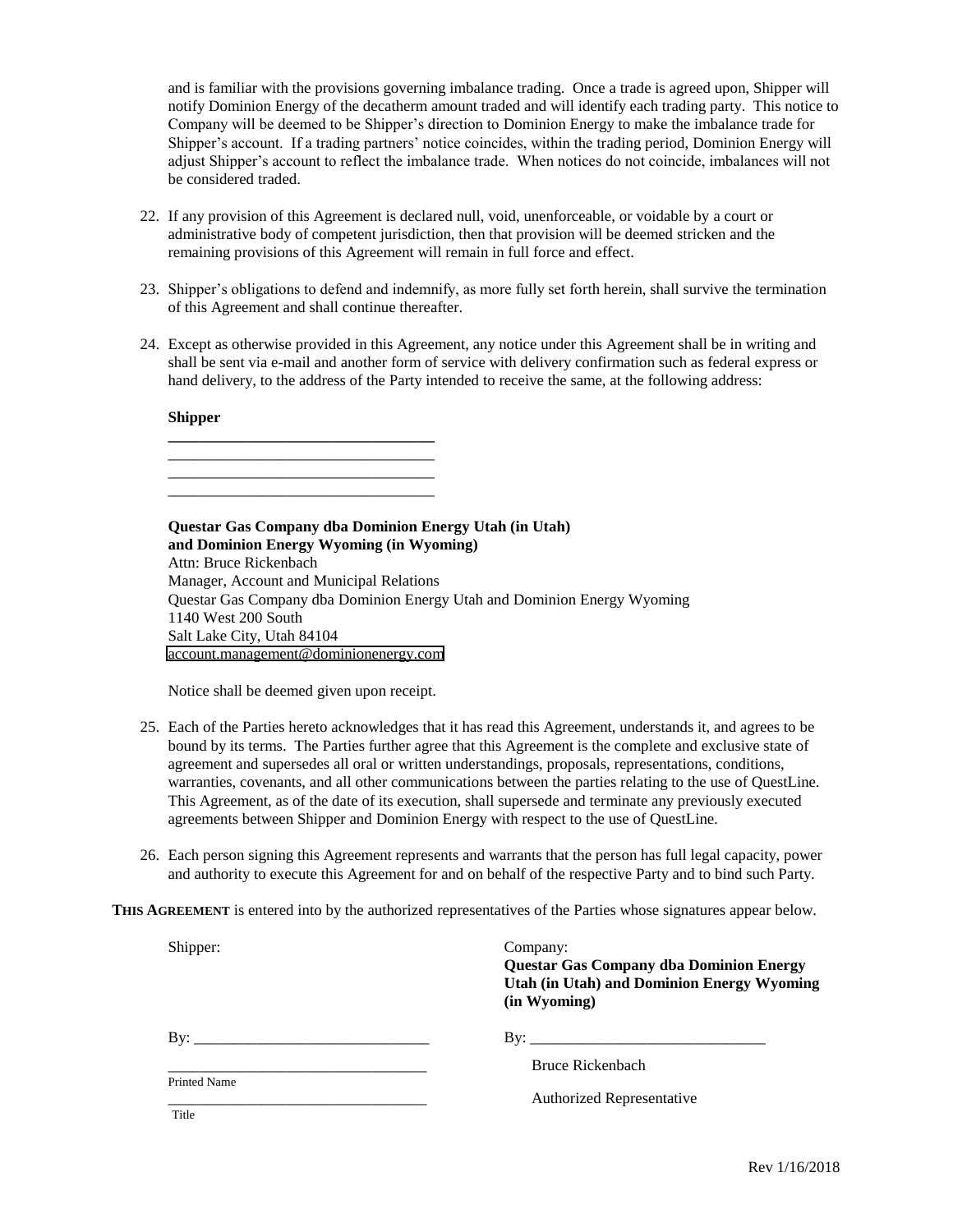# **Exhibit A**

|           | The following designees shall be granted access to QuestLine and Authority to transact business on QuestLine on |
|-----------|-----------------------------------------------------------------------------------------------------------------|
| behalf of | [Shipper name],                                                                                                 |

\_\_\_\_\_\_\_\_\_\_\_\_\_\_\_\_\_\_\_\_\_\_\_\_\_\_\_\_\_\_\_\_\_\_\_\_\_\_\_\_\_\_\_\_\_\_\_\_\_\_\_\_\_\_\_\_\_\_\_\_\_\_\_\_\_\_\_\_\_ [Shipper service address]:

| User $#1$ .                                                       |  |
|-------------------------------------------------------------------|--|
| Name:                                                             |  |
|                                                                   |  |
|                                                                   |  |
| <u>User #2.</u>                                                   |  |
| Name:<br><u> 2008 - Jan Barnett, amerikansk politik (d. 1888)</u> |  |
|                                                                   |  |
|                                                                   |  |
| User $#3$ .                                                       |  |
| Name:                                                             |  |
|                                                                   |  |
|                                                                   |  |
| <u>User #4.</u>                                                   |  |
| Name:                                                             |  |
|                                                                   |  |
|                                                                   |  |
| <u>User #5.</u>                                                   |  |
| Name:                                                             |  |
| E-mail address:                                                   |  |
|                                                                   |  |
|                                                                   |  |

The person signing this Exhibit A represents and warrants that the person has full legal capacity, power and authority to execute this Agreement for and on behalf of the respective Party and to bind such Party.

| <b>Print Name</b> |  |
|-------------------|--|
| Title             |  |